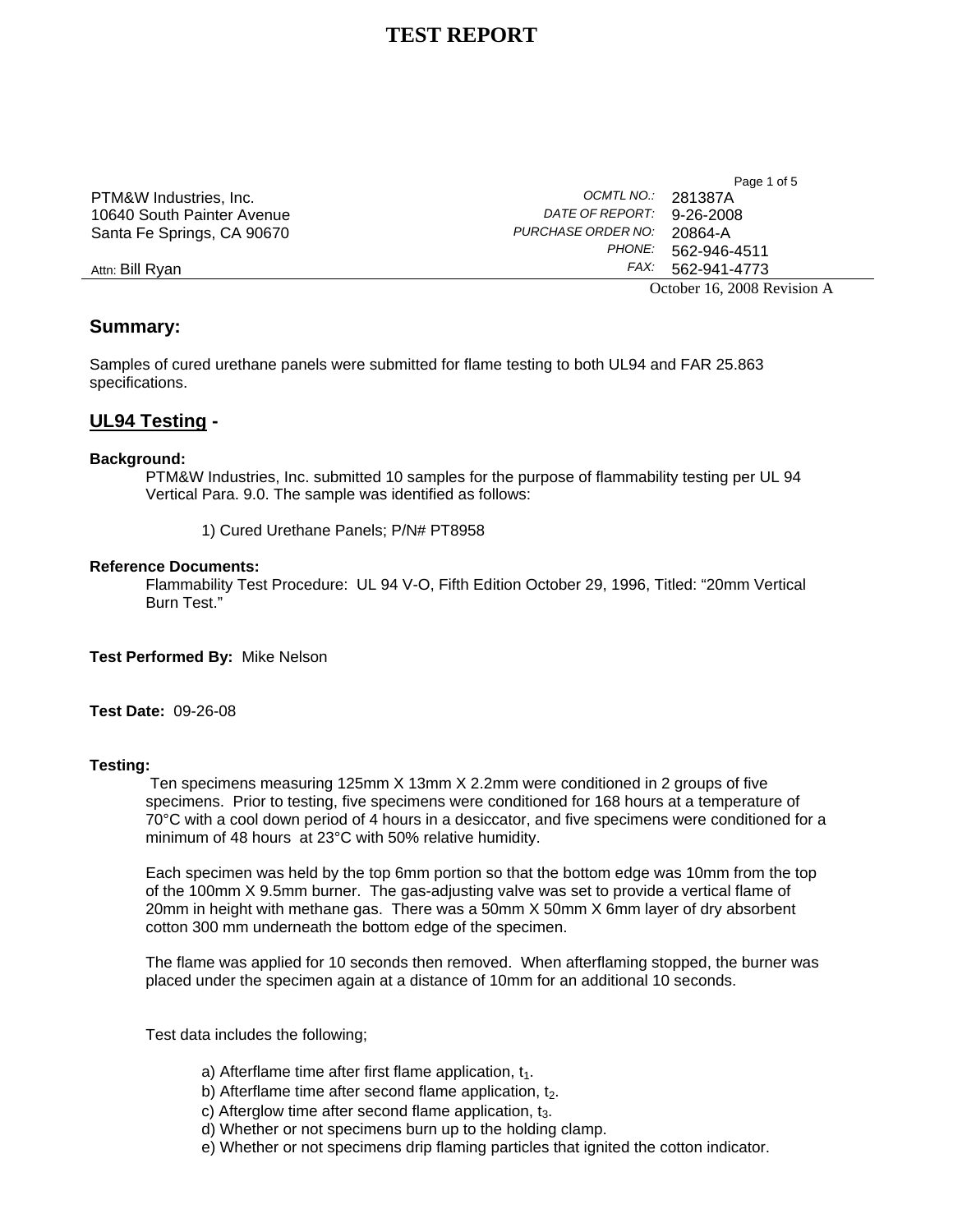Page 2 of 5 PTM&W Industries, Inc.<br>10640 South Painter Avenue *DATE OF REPORT:* 9-26-2008 10640 South Painter Avenue *DATE OF REPORT:* 9-26-2008 Santa Fe Springs, CA 90670 *PURCHASE ORDER NO:* 20864-A *PHONE:* 562-946-4511 Attn: Bill Ryan *FAX:* 562-941-4773

October 16, 2008 Revision A

**Test Results:** 

## **Flammability Test Data Per UL 94 V-O**  Condition for 168 hours at 70°C

**Specimen #1 #2 #3 #4 #5 Requirements**  Flame temp degrees C. 921 928 903 917 909 1<sup>st</sup> Afterflame time (seconds)  $t_1$ .  $t_2$  are the conds of the condstant of the condstant of the condstant of the condstant of the condstant of the contract of the contract of the contract of the contract of the contract of the contract of **source removed**  Afterflame plus afterglow time after 2<sup>nd</sup> flame (seconds)  $t_2 + t_3$ . 0.9 1.7 0.7 2.4 1.9 **30 seconds max**  Afterflame or afterglow to the holding clamp. | No | No | No | No | No | No | No Cotton ignited by flaming drops  $\begin{vmatrix} \n\end{vmatrix}$  No  $\begin{vmatrix} \n\end{vmatrix}$  No  $\begin{vmatrix} \n\end{vmatrix}$  No  $\begin{vmatrix} \n\end{vmatrix}$  No  $\begin{vmatrix} \n\end{vmatrix}$  No  $\begin{vmatrix} \n\end{vmatrix}$ Total Flame time for  $1<sup>st</sup>$  and  $2<sup>nd</sup>$  flame (sec.)  $1<sup>st</sup>$  and  $2<sup>nd</sup>$  flame (sec.)

## **Flammability Test Data Per UL 94 V-O**

Condition for 48 hours at 23°C with 50% Relative humidity.

| <b>Specimen</b>                                                                   | #1  | #2  | #3             | #4  | #5  | <b>Requirements</b>                          |
|-----------------------------------------------------------------------------------|-----|-----|----------------|-----|-----|----------------------------------------------|
| Flame temp degrees<br>C.                                                          | 906 | 919 | 898            | 876 | 912 |                                              |
| 1 <sup>st</sup> Afterflame time<br>(seconds) $t_1$ .                              | 1.9 | 2.4 | 1.6            | 2.9 | 3.3 | 10 seconds max after flame<br>source removed |
| Afterflame plus<br>afterglow time after $2^{nd}$<br>flame (seconds) $t_2 + t_3$ . | 1.5 | 1.1 | 2.0            | 0.8 | 2.8 | 30 seconds max                               |
| Afterflame or afterglow<br>to the holding clamp.                                  | No. | No. | N <sub>o</sub> | No. | No. | <b>No</b>                                    |
| Cotton ignited by<br>flaming drops                                                | No. | No  | No             | No. | No. | <b>No</b>                                    |
| Total Flame time for<br>$1st$ and $2nd$ flame (sec.)                              |     |     | 20.3           |     |     | 50 seconds max                               |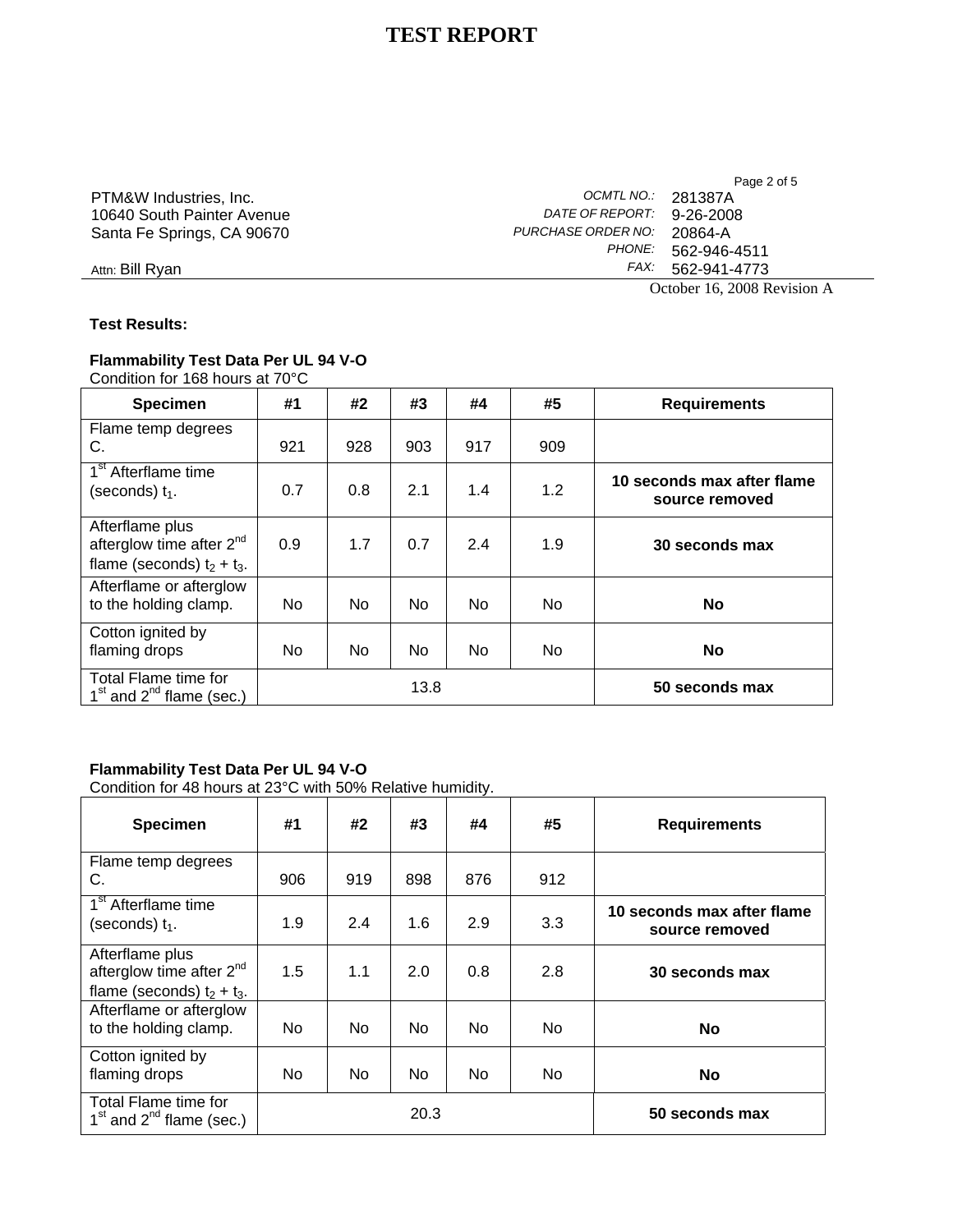|                            |                    | Page 3 of 5                 |
|----------------------------|--------------------|-----------------------------|
| PTM&W Industries, Inc.     | OCMTL NO.:         | 281387A                     |
| 10640 South Painter Avenue | DATE OF REPORT:    | 9-26-2008                   |
| Santa Fe Springs, CA 90670 | PURCHASE ORDER NO: | 20864-A                     |
|                            | <i>PHONE:</i>      | 562-946-4511                |
| Attn: Bill Rvan            | FAX:               | 562-941-4773                |
|                            |                    | October 16, 2008 Revision A |

## **Observations:**

There were no flame drippings observed on any of the 10 specimens on either the 1<sup>st</sup> or 2<sup>nd</sup> flame application. Material melted or burned immediately when flame was applied, and extinguished in a short time period.

### **Conclusion:**

The material tested did meet the requirements of UL 94 V-O, Fifth Edition, Para 8.5.

## **Calibration of Equipment Used:**

| Equipment:                  | <b>Control Number:</b> | <b>Calibration Date:</b> | <b>Calibration Due:</b> |
|-----------------------------|------------------------|--------------------------|-------------------------|
| <b>Burn Chamber</b>         | 2049                   | 09-08-08                 | 09-08-09                |
| <b>Gas Pressure Gauge</b>   | 2049B                  | 09-08-08                 | 09-08-09                |
| Digital Timer               | 2049E                  | 09-08-08                 | 09-08-09                |
| <b>Digital Temp Readout</b> | 2049A                  | 09-08-08                 | 09-08-09                |
| <b>Conditioning Chamber</b> | 1605                   | $07 - 21 - 08$           | $07-21-09$              |
| <b>Conditioning Chamber</b> | 1094                   | $10 - 23 - 07$           | 10-23-08                |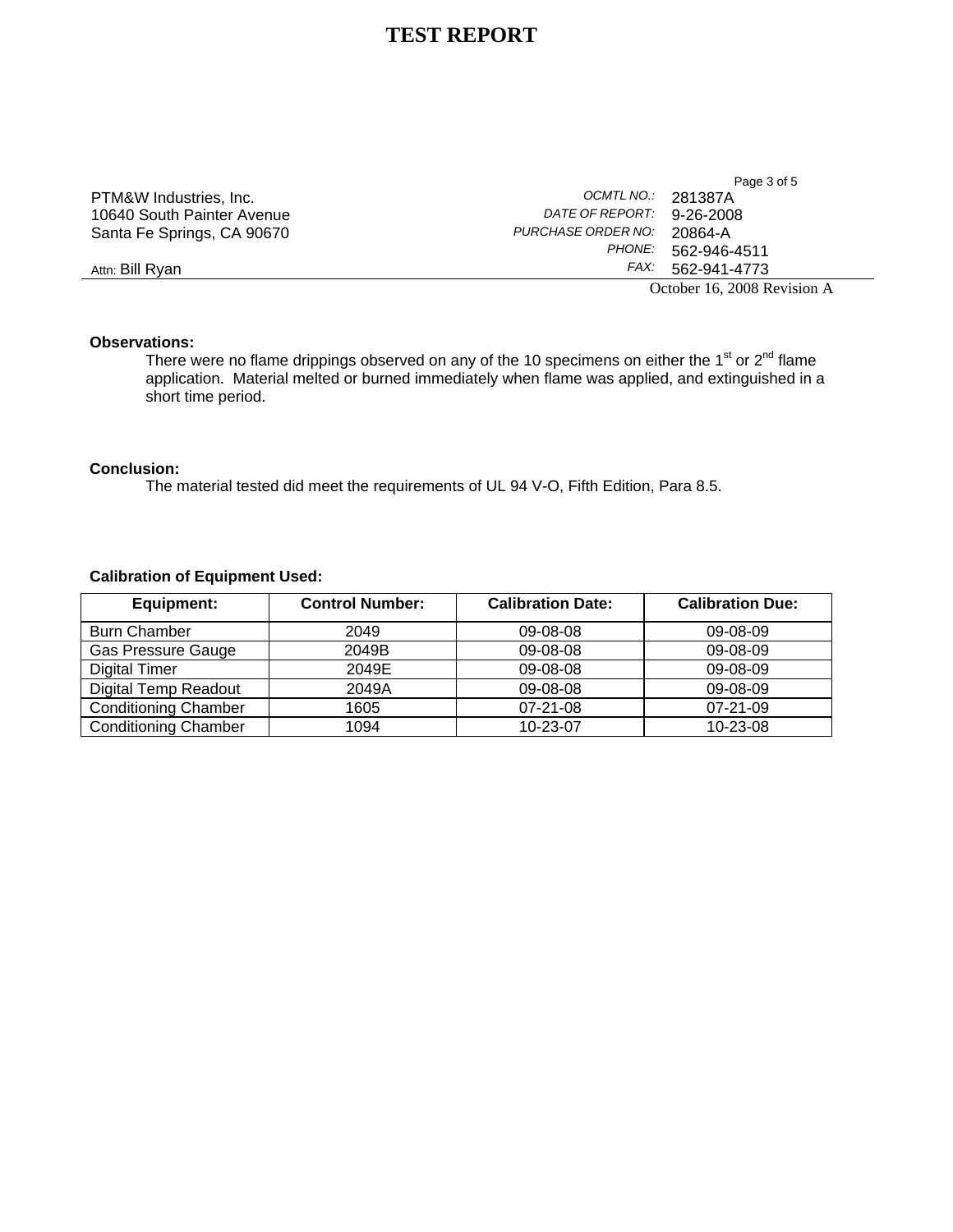|                            |                           | October 16, 2008 Revision |
|----------------------------|---------------------------|---------------------------|
| Attn: Bill Rvan            |                           | FAX: 562-941-4773         |
|                            |                           | PHONE: 562-946-4511       |
| Santa Fe Springs, CA 90670 | PURCHASE ORDER NO:        | 20864-A                   |
| 10640 South Painter Avenue | DATE OF REPORT: 9-26-2008 |                           |
| PTM&W Industries, Inc.     | OCMTLNO.: 281387A         |                           |
|                            |                           | Page 4 OF 3               |

# **FAR 25.853 Testing -**

### October 16, 2008 Revision A

 $P_{0}$ ge  $4$  of  $5$ 

### **Background:**

PTM&W Industries, Inc. submitted 3 samples of Cured Urethane Panels for the purpose Flammability testing per FAA FAR Volume III, Part 25.853 (a), Appendix F, Part 1 (a) (1) (i). The samples were identified as follows:

1) P/N # PT8958

#### **Reference Documents:**

Flammability Test Procedure: FAR Volume III, Part 25.853 (a), Appendix F, Part 1 (a) (1) (i). Purchase Order Number: 20864-A

## **Test Date:** 10-7-08

**Test Performed By:** Mike Nelson

#### **Test Procedure:**

Prior to testing, each specimen was conditioned for 24 hours at a temperature of  $21 \pm 2^{\circ}C$ and  $50\% \pm 5\%$  relative humidity.

The specimens were each inserted in a fixture vertically that allowed the bottom edge to be 0.75 inch above the top of the burner. A burner with a tube of 0.375 inside diameter was used. The gas-adjusting valve was set to provide a vertical flame of 1.00 inch in height with methane gas. Minimum flame temperature must be 1550˚F.

Flame was applied for 60 seconds then removed. Flame time, burn length and flaming time of drippings, if any, were recorded.

### **TEST RESULTS:**

*Flammability Test Data Per FAR Volume III, Part 25.853 (a),* 

|                                        | Sample #1 | Sample #2 | Sample #3 | Average | <b>Requirements</b>                                        |
|----------------------------------------|-----------|-----------|-----------|---------|------------------------------------------------------------|
| Flame Temp<br>Degrees F.               | 1594      | 1587      | 1601      | 1594    | 1550°F minimum                                             |
| Flaming<br><b>Particles</b>            | None      | None      | None      | None    |                                                            |
| Flaming<br><b>Drippings</b>            | None      | None      | None      | None    | <b>Average Extinguish</b><br>Time<br>3 Seconds Max         |
| Burn Length<br>Inches                  | 4.360     | 3.919     | 3.892     | 4.057   | <b>Average Burn Length</b><br>6 Inches Max                 |
| Flame<br>Extinguish<br>Time<br>Seconds | 0.5       | 3.6       | 2.1       | 1.9     | Average<br><b>Extinguish Time 15</b><br><b>Seconds Max</b> |

*Appendix F, Part 1 (a) (1) (i).*